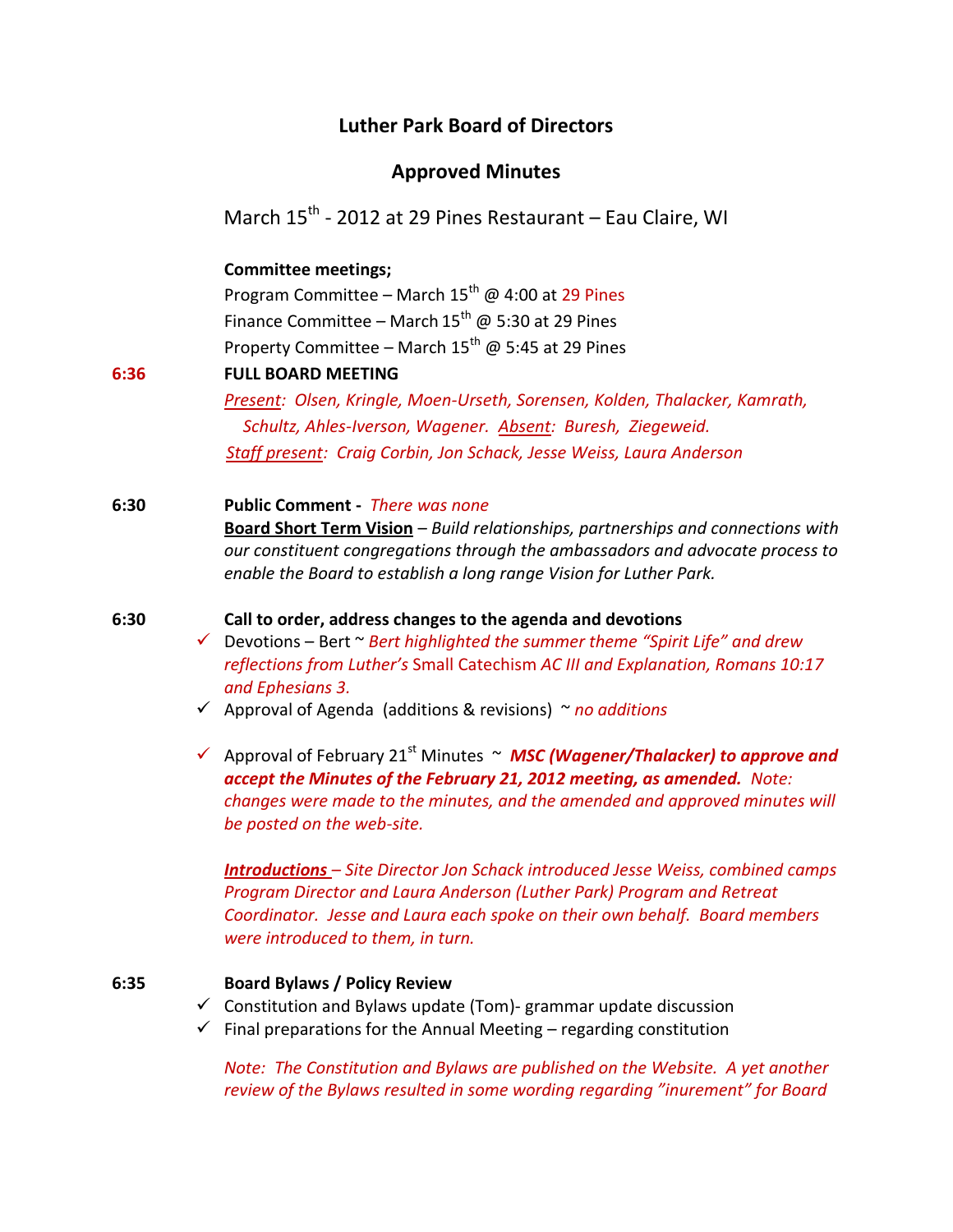*members, and the suitability of the Secretary being a designated signatory on official documents.* 

*MSC (Thalacker/Sorenson) to accept the Bylaws, revised as of February 28, 2012, and forward the same to the Corporation for approval (on April 21, 2012.)*

### **6:45 Director's & Coordinators' Reports**

NOTE: In the interest of time and being considerate of schedules, I'm requesting that;

- *a) Director and Coordinators simply present their written report and ask for questions and only orally update information not included in written format.*
- *b) That board members read reports BEFORE the meeting and have any questions somewhat prepared.*
- **Executive Director** Craig (oral update to written report) *~ Craig verbalized about Luther Woods, informing that Washburn County will not survey for the Camp. Craig shared his 12-month Development Calendar, so that we are informed how this responsibility is unfolding. At this point, he is working primarily with in-house staff on development matters.*
- **Site Director** Jon (oral update to written report) ~ *Jon's report stands as presented. Additionally, he spoke of the Goals of the Executive Team (Craig, Jon, Jesse, Marcel). Those six goals are Efficiency, Job satisfaction, Development, Cost savings, Church visits and Increased participation at both camps.*
- **Program Director**  Jesse Weiss ~ *Summer staff are being recruited at this time, and summer curriculum is in the process of being shaped by the Program Committee. Jesse and Craig pointed out that Luther Park is hosting the Region 5 Program Share-a thon, and will likely hear useful ideas that Park can integrate into its own programming milieu.*

#### **7:00 Committee Reports**

- Finance Committee *Brief update* and anything requiring Board action *Lest there be confusion when reviewing the printed financial reports, remember that our accounting system is transitioning from Cash Accounting to Accrual Accounting. This makes some parts of the report look worse than it really is, especially at the staff insurance and health benefits lines. Spending is up slightly. The bill to Indianhead Foods (\$5100) is the most egregious of the unpaid invoices.*
- Accept Financial Report ~ *MSC (Kolden, Ahles-Iverson) to accept the Financial Report as presented.*
- Property Committee *Brief update* and anything requiring Board action *Tom Wagener will be working with Peter on the machine shed.*
- Program Committee *Brief update* and anything requiring Board action *"Spirit Life" drawn largely from Ephesians 4 is the theme for this summer.*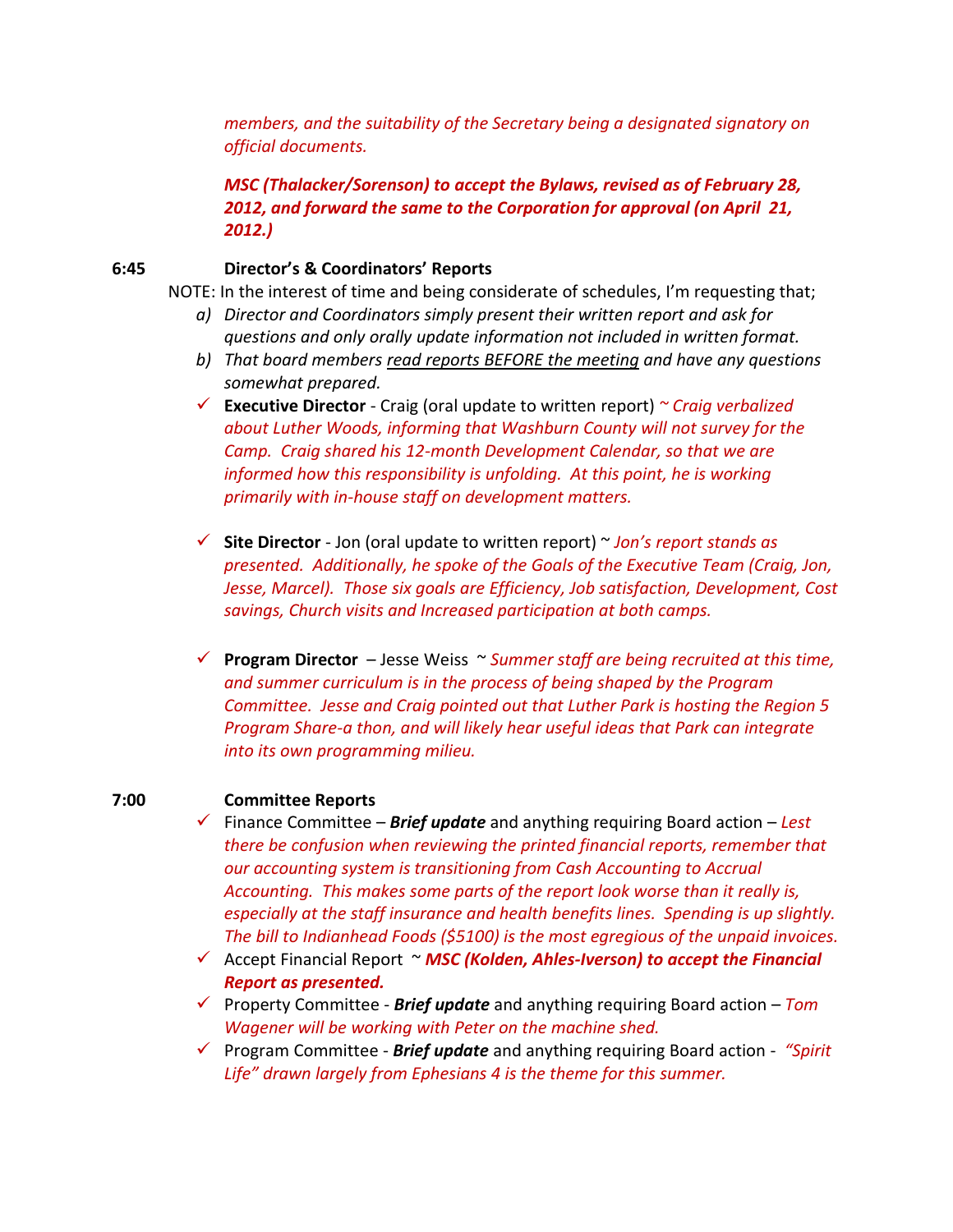Executive Committee – Brief Update – *did not met this past month (someone was Florida….)*

## **7:30 Un-finished business**

- o Camp house update- Corporate Resolution *Closing date for selling Camp house may move up from March 30. Corporate Resolution for Sale of Camp House.*
	- *WHEREAS the Luther Park Corporation has authorized the sale of the Camp House at its Annual Meeting on January 21, 2012, and WHEREAS the Board of Directors has accepted the present offer and*
	- *approved the sale to this present party.*
	- *THEREFORE BE IT RESOLVED that this sale be consummated at the earliest possible date, and*
	- *BE IT FURTHER RESOLVED that the Board of Directors authorize the Board President – Christopher Kamrath, and the Board Secretary – Rev. Joel Olsen, to sign all appropriate and necessary documents pertinent to the sale.*
	- *The Corporate Resolution for Sale of Camp House has been moved by Steve Kolden and seconded by Dale Kringle. There being no further discussion, the Chair called for a voice vote, and there being no nay votes, the Chair declared the passage of the motion to be unanimous. Carried.*

*MSC (Wagener/Schultz) that all proceeds from the sale of the Camp House be used to satisfy the three outstanding loans with Sterling Bank (long term loan, short term loan, line of credit loan) with any residue being applied to the Indianhead Food Service bill.*

- o Luther Woods Property- Craig *Much discussion ensued about the sale of the Luther Woods tract. The minutes are hereby recording that the Chair appointed Executive Director Craig Corbin, along with Board member Dale Kringle, and other members of the Property Committee, together with Board President Chris Kamrath, to initiate a conversation with the neighbors and property owners immediately to the west of Luther Woods (property owner name is Rykal) regarding their interest in purchasing all or part of our tract. For purposes of conversation with interested buyers, an initial price of \$2,200 per acre is being sought.*
- o Strategic Planning *no report*
- o "Advocate Program" update *the Camp recently held an orientation for the Advocates; it was attended by a small group, but went well.*
- o "Ambassadors Program" update *no report*
- o 80th Anniversary of LPBC *A low-key event is being planned for the week-end of 29-30 September 2012. Activities and projects relating to this celebration appear in these minutes, regularly.*